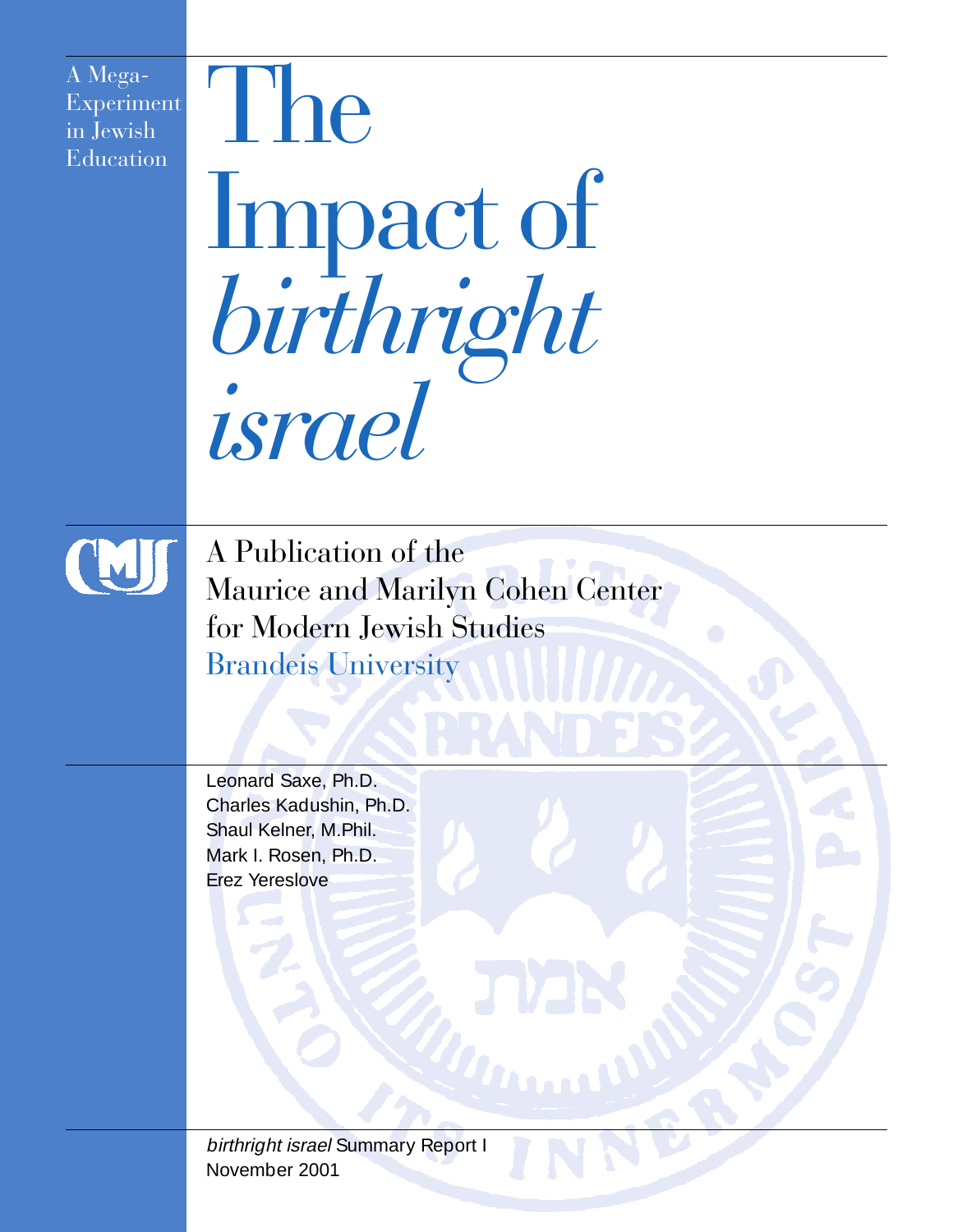#### About the Cohen Center for Modern Jewish Studies

The Maurice and Marilyn Cohen Center for Modern Jewish Studies at Brandeis University is a multi-disciplinary research institute dedicated to the study of modern American Jewry. Our mission is to enhance understanding of the Jewish community and the development of religious and cultural identity. The Center's faculty and staff includes psychologists, sociologists, and Jewish studies scholars, whose interests include Jewish identity, Jewish culture, family life, religious expression, and Israel-Diaspora relations. A broad range of research is conducted by Center faculty, spanning studies of individuals and institutions. Our research applies cuttingedge methods and theories to the study of modern Jewry and our work is disseminated to both public and academic groups.

The authors gratefully acknowledge Taglit birthright israel and the Andrea and Charles Bronfman Philanthropies for their support of this research and its publication, and Professor Barry Chazan for his helpful guidance and feedback. We are also grateful to the staff of birthright israel in Jerusalem and New York who help to make our work possible, and to the thousands of birthright israel applicants and participants who gave generously of their time to complete our surveys and interviews.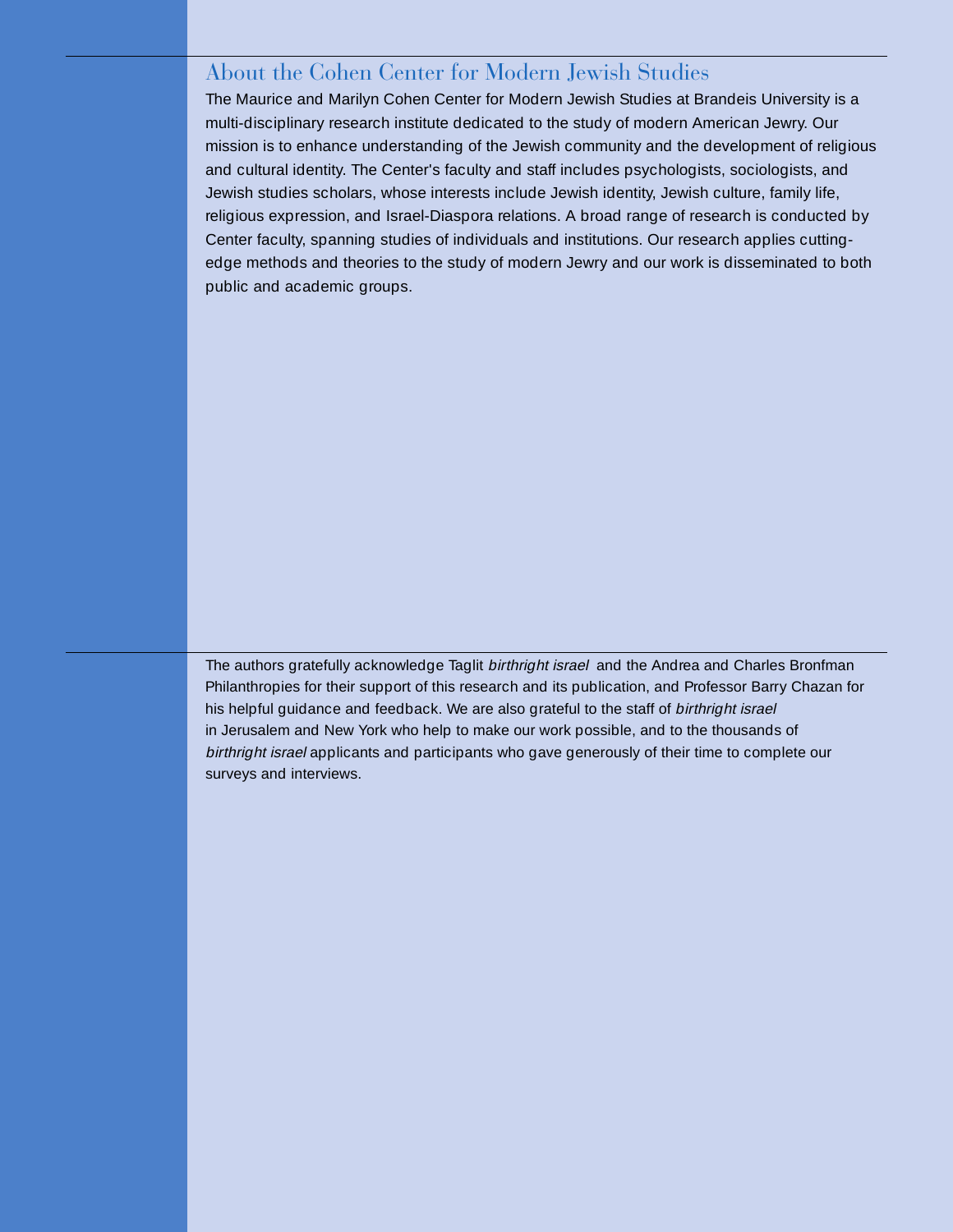| Israel and<br>Jewish<br>Identity | For thousands of years, Zion has lived in Jewish hearts and inspired the dreams of Jews in every<br>corner of the Diaspora. The founding of the modern Jewish state, and the ingathering of millions of<br>Jews, have made realization of these dreams possible. Diaspora Jews who are able to visit Israel<br>come away deeply moved by the beauty of the land, by its history and spiritual meaning, and by<br>contemporary Israeli society and culture.<br>However, a visit to Israel isn't just an emotional experience - it has the potential to create a concrete<br>connection to Jewish history and to affect one's sense of being Jewish. Research suggests that travel<br>to Israel can actually strengthen Jewish identity. Visiting Israel, it has been proposed, can make a Jew<br>more Jewish.<br>As a bold experiment, birthright israel is an ambitious test of this premise. By giving young adult<br>Diaspora Jews the gift of a ten-day educational trip to Israel with their peers, the hope is that as many<br>as 100,000 Jews will become more engaged with their tradition. But can a brief visit to Israel have a<br>lasting effect on Jewish identity?<br>birthright israel is not only an extraordinary undertaking, it offers an unprecedented opportunity to<br>understand the effects of a trip to Israel on a generation of young Jews. The Cohen Center for Modern<br>Jewish Studies has been studying birthright israel participants since the launch of the program two<br>years ago. Nearly 5,000 participants, as well as thousands who applied but did not go on the trips,<br>have been surveyed before and after their trips, and observed while in Israel. What we have found is<br>that going on a birthright israel trip makes a difference in participants' Jewish identity, and the effects<br>are sustained over time. Those who go on trips are enthusiastic and inspired when they return and,<br>more than one year after their Israel experience, they look different from those who were not birthright<br>israel participants. |
|----------------------------------|----------------------------------------------------------------------------------------------------------------------------------------------------------------------------------------------------------------------------------------------------------------------------------------------------------------------------------------------------------------------------------------------------------------------------------------------------------------------------------------------------------------------------------------------------------------------------------------------------------------------------------------------------------------------------------------------------------------------------------------------------------------------------------------------------------------------------------------------------------------------------------------------------------------------------------------------------------------------------------------------------------------------------------------------------------------------------------------------------------------------------------------------------------------------------------------------------------------------------------------------------------------------------------------------------------------------------------------------------------------------------------------------------------------------------------------------------------------------------------------------------------------------------------------------------------------------------------------------------------------------------------------------------------------------------------------------------------------------------------------------------------------------------------------------------------------------------------------------------------------------------------------------------------------------------------------------------------------------------------------------------------------------------------------------------------------------------------|
| The Trip                         | The birthright israel program was launched in the winter of 1999-2000, when a total of 6,000 young<br>American and Canadian Jews responded to an unprecedented invitation to visit Israel as a gift of the<br>Jewish community. This marked the start of a massive educational experiment, funded by a<br>partnership that included the government of Israel, the Jewish Agency and federations, and a<br>consortium of private philanthropists.<br>The trip was designed to be an educational experience, not just a tour of Israel. Underlying the<br>itinerary designed for each trip was a carefully planned set of experiences designed to influence<br>participants both intellectually and emotionally. Participants traveled in groups of 30-40 on buses,<br>often with students from their own college campus, but sometimes with young people from all over the<br>country. In most cases, they arrived in Israel on flights shared with hundreds of other participants.<br>Although for all of the groups, the sites were the central focus of the program, participants also<br>benefited from their interpersonal interactions - with everyday Israelis, tour guides, madrichim (tour<br>staff), and most importantly, with each other.                                                                                                                                                                                                                                                                                                                                                                                                                                                                                                                                                                                                                                                                                                                                                                                                                             |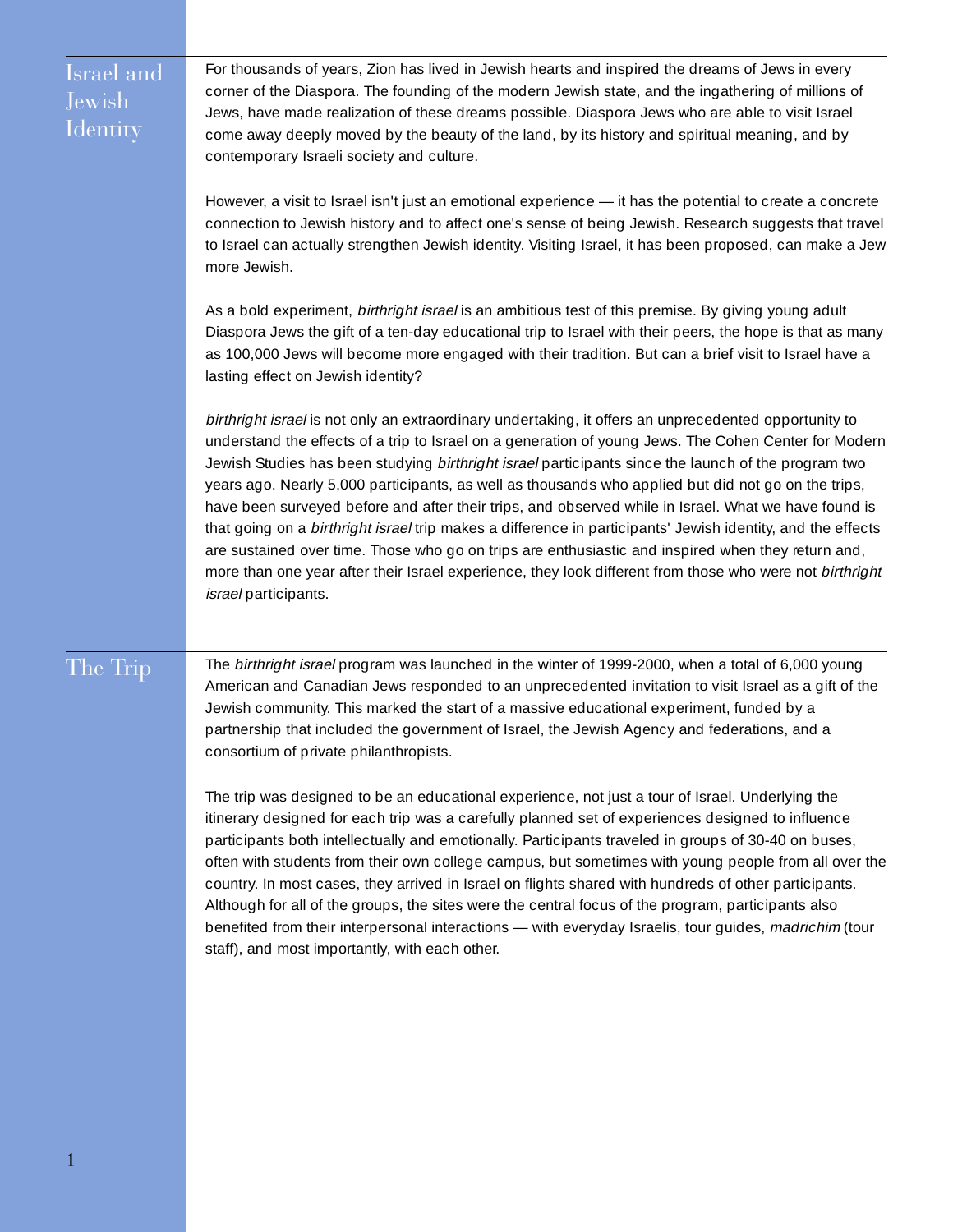| Participants       | Participants in the launch program ranged in age from 18 to 26, but most were between 18 and 20.<br>The participants looked like the Jewish community in North America, with the largest numbers<br>reporting affiliation with the Reform and Conservative movements. A number, approximately one in<br>every five, described themselves as "just Jewish," and there were a small number of Orthodox Jews.<br>About three out of every four participants had some form of Jewish education and had celebrated a<br>bar/bat mitzvah ceremony. Only a small percentage had been to Israel before as tourists or for family<br>visits; none had previously attended an Israel-based educational program with peers. What they all<br>shared was a sense of adventure and a desire to take advantage of an opportunity that they indicated<br>strongly interested them but they had not previously been able to afford.                                                                                                                                                                                                                                                                                                                                                                                                                                                                                                                                                                                                                                                                                                                                                                                                                                                                                                                                                                                                                                                                                                                                                                                                                                                |
|--------------------|--------------------------------------------------------------------------------------------------------------------------------------------------------------------------------------------------------------------------------------------------------------------------------------------------------------------------------------------------------------------------------------------------------------------------------------------------------------------------------------------------------------------------------------------------------------------------------------------------------------------------------------------------------------------------------------------------------------------------------------------------------------------------------------------------------------------------------------------------------------------------------------------------------------------------------------------------------------------------------------------------------------------------------------------------------------------------------------------------------------------------------------------------------------------------------------------------------------------------------------------------------------------------------------------------------------------------------------------------------------------------------------------------------------------------------------------------------------------------------------------------------------------------------------------------------------------------------------------------------------------------------------------------------------------------------------------------------------------------------------------------------------------------------------------------------------------------------------------------------------------------------------------------------------------------------------------------------------------------------------------------------------------------------------------------------------------------------------------------------------------------------------------------------------------|
| Research<br>Design | Since birthright israel was designed to test the proposition that providing an opportunity for young<br>Jews to "reclaim their birthright" and experience Israel as part of a peer group would alter their Jewish<br>engagement, careful study of the program's impact over time was deemed critical in order to assess<br>the program's effectiveness. The organizers of birthright israel recognized that it was important to find<br>out what was most meaningful on the trip for participants and what aspects of their Judaism changed<br>once they returned home. Was the trip just a fun experience that would soon be forgotten, or did it<br>linger in their hearts and minds and in their lives? Would participants see themselves differently -<br>would their Jewish identity be stronger? Would they become more involved in the Jewish community?<br>Would they have a desire to return to Israel? And would they end up doing more that was Jewish,<br>such as keeping kosher, lighting Chanukah candles, attending services, or engaging in Jewish study?<br>Our program of research was designed to answer these questions. As part of this research, both<br>participants and non-participants (i.e. those who applied but were not selected to go) were surveyed<br>using e-mail and the Internet at three time intervals - one month, three months and twelve to fifteen<br>months after the trip ended. The non-participants served as an effective "control group" since they<br>were not different in their Jewishness from those who went on the trip - participants and non-<br>participants came from the same applicant pool. Participants were, for the most part, chosen by<br>lottery. By comparing those who didn't go with those who did, the actual effects of the trip could be<br>clearly isolated.<br>Three months after the trip, nearly 2,500 participants and over 500 non-participants completed web<br>surveys after being contacted via e-mail. Twelve to fifteen months after the trip, over 1,600<br>participants and over 150 non-participants completed similar web surveys with some additional<br>questions added. |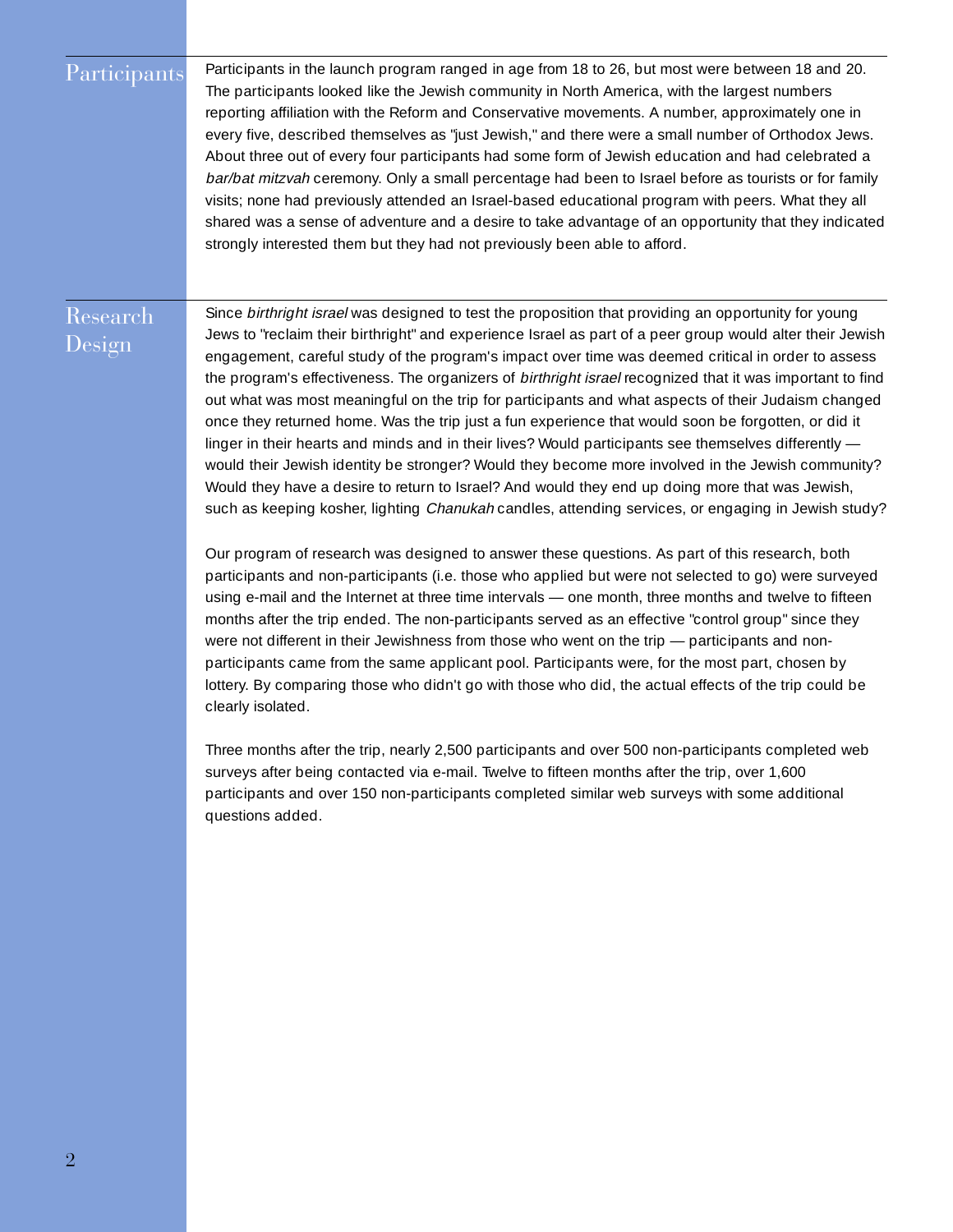Research Findings: Change That Lasts

# The trips were seen as fun, meaningful and educational.

More than a year after the trip, participants continued to describe their experience very positively. The percentages of participants who described it as fun, meaningful and educational were virtually identical to the percentages obtained three months after the trip. Participants' strongest memories were, almost exclusively, of the key historical sites and activities with religious significance: the Kotel, Masada, Jerusalem, Shabbat, the Dead Sea and Yad Vashem.



#### Participant Reactions to the Trip

## Participants had a stronger sense of Jewish identity.

Responses to the question: "How important in your life is being Jewish?" indicated a stronger sense of Jewish identity among participants in comparison with non-participants. Before the trip, there were no differences between these two groups. In addition, the percentages twelve to fifteen months after the program were almost the same as those obtained three months after the trip, indicating that the trip's positive impact on Jewish identity remained strong.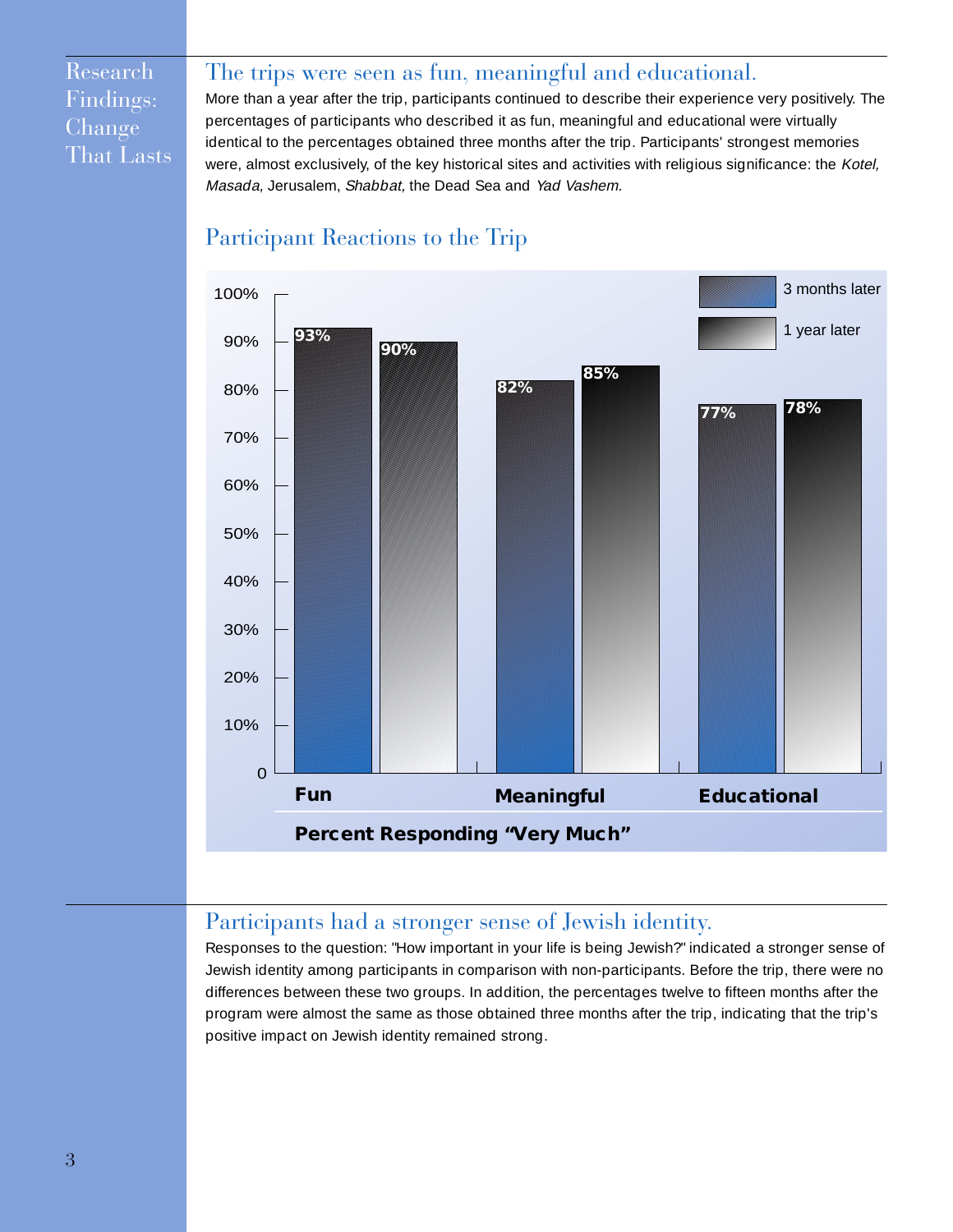# Participants were more likely to want to marry a Jew and raise their children as Jews.

Participants were more likely than non-participants to indicate that marrying a Jewish person and raising Jewish children were important. Again the percentages remained consistent over time.

## Participants were more likely to feel it was important to remember the Holocaust, to care about Israel, and to support Jewish organizations.

When asked about various "ways of being Jewish," participants were more likely than non-participants to indicate that it was important to remember the Holocaust. Participants were much more likely to care about Israel than non-participants and more likely than non-participants to indicate that supporting Jewish organizations was important. Both participants and non-participants gave low ratings to dimensions relating to Jewish ritual.

## Participants had a stronger sense of connection to the Jewish people and were more likely to indicate they were exploring their Jewishness.

In contrast with non-participants, participants developed a stronger connection to the Jewish people as a result of the trip and their sense of connection remained strong more than a year after the trip. They also were more likely to indicate that they were exploring their Jewishness.



# Connection to the Jewish People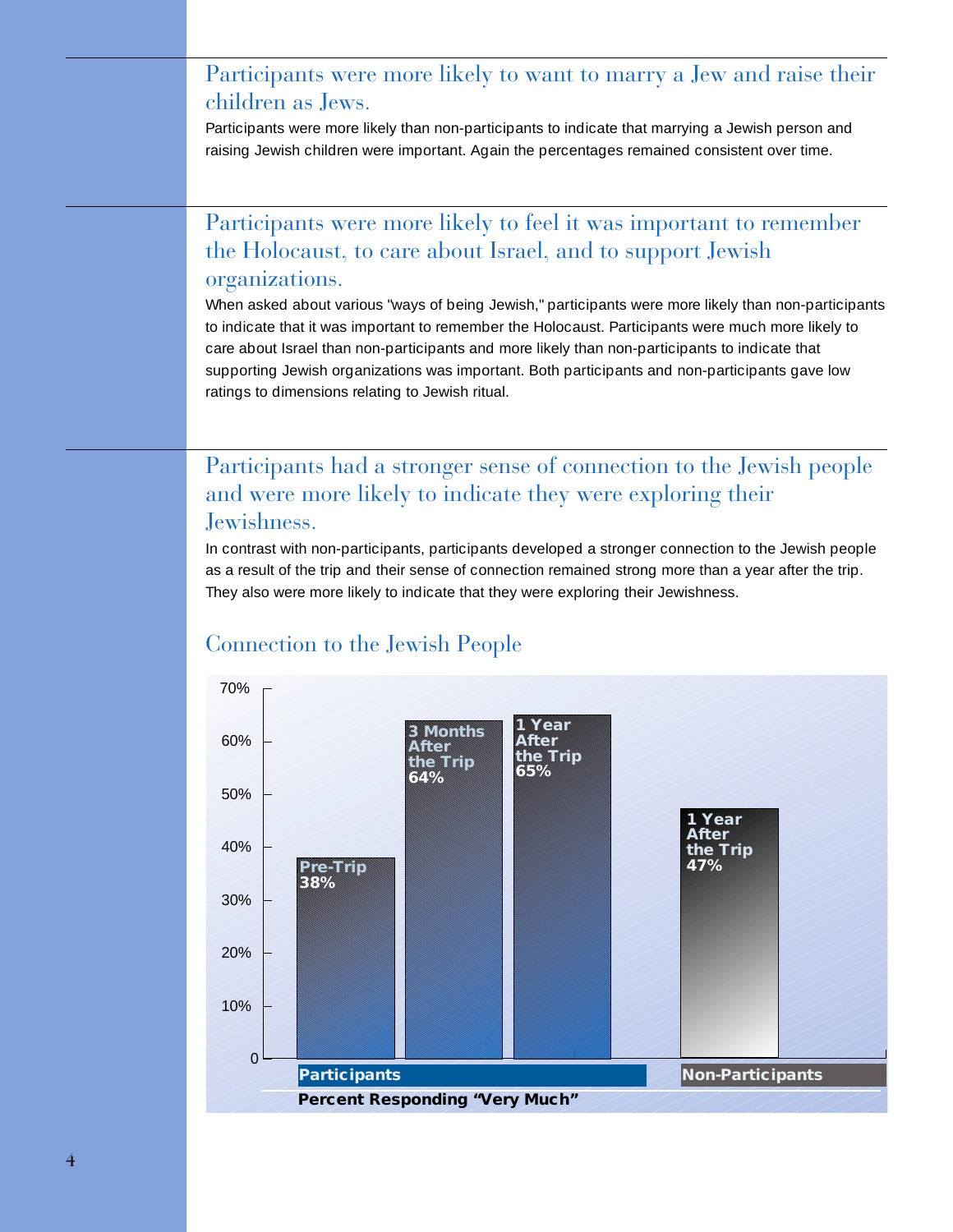# Participants felt a stronger sense of connection to Israel.

Participants' sense of connection to Israel, which was not strong prior to the trip, became much stronger after the trip and remained strong a year later. Non-participants were much less likely to indicate a sense of connection. There were no differences between participants and non-participants on attitudes toward Israeli-Palestinian negotiations.



#### Connection to Israel

## Some participants returned to Israel and many others wanted to return.

Several hundred participants visited Israel again after their birthright israel trip. Most returned for educational programs or vacation. When participants were asked whether they intended to return within the next two years, almost half said a return was likely.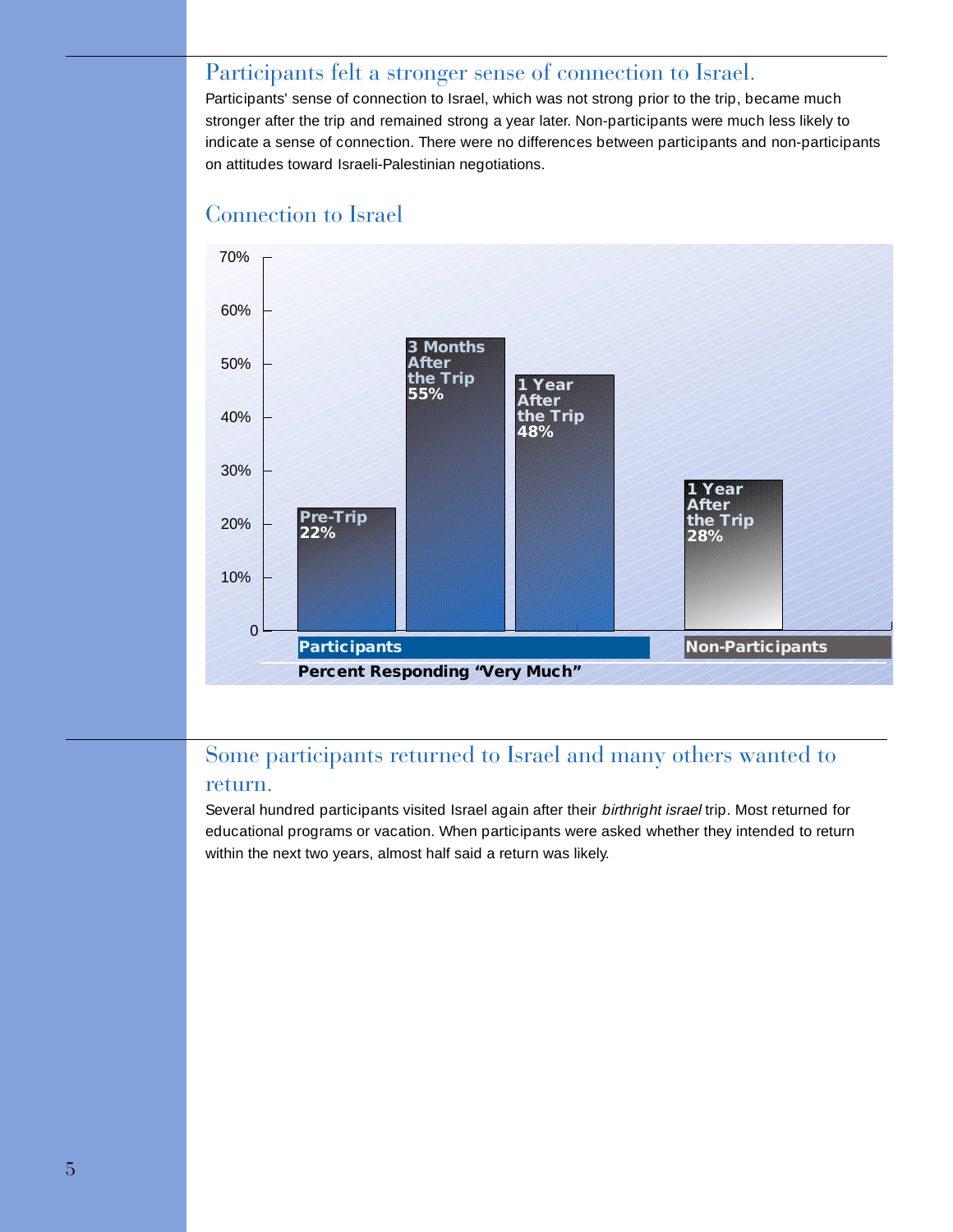| Concern about finances was the most significant obstacle<br>to an Israel visit.<br>The greatest obstacle to traveling to Israel was financial, with almost four out of every five participants<br>and more than two-thirds of non-participants indicating finances made it difficult to plan a visit. About<br>three out of every five participants and two out of every three non-participants said that safety<br>concerns by family and friends affected their intention to go.                                                                                                                                                                                                                                                            |
|-----------------------------------------------------------------------------------------------------------------------------------------------------------------------------------------------------------------------------------------------------------------------------------------------------------------------------------------------------------------------------------------------------------------------------------------------------------------------------------------------------------------------------------------------------------------------------------------------------------------------------------------------------------------------------------------------------------------------------------------------|
| Almost everyone who went encouraged others to go.<br>Almost all of the participants encouraged friends or relatives to apply for a birthright israel trip, and<br>over half said that at least one person they talked to ended up going.                                                                                                                                                                                                                                                                                                                                                                                                                                                                                                      |
| Most participants stayed in touch with friends from the trip.<br>Most participants had some contact with at least one person who had been on their trip after they<br>returned home, with nearly half indicating they had contact once a week or more.                                                                                                                                                                                                                                                                                                                                                                                                                                                                                        |
| Whether participants were Jewishly engaged after the trip depended<br>upon their student status and the setting to which they returned.<br>Among students, participants engaged in more Jewish activities on campus than did non-<br>participants. The differences between the two groups were smaller for off-campus activities. Among<br>participants, undergraduate college students were more likely than graduate students or non-<br>students to be aware of and participate in birthright israel follow-up activities. Post-trip engagement<br>was greater at some schools, even though the backgrounds of students did not differ. This suggests<br>that something that took place at the schools may have affected their engagement. |
| Participants showed more interest in Israel and engaged<br>in more Jewish study.<br>Participants were more likely to show interest in news about Israel after the trip and to engage in<br>higher levels of Jewish study when compared with non-participants.                                                                                                                                                                                                                                                                                                                                                                                                                                                                                 |
| Participants were most Jewishly engaged after the trip when<br>certain conditions were present.<br>Post-trip engagement was most likely to occur when participants had positive feelings about the trip,<br>were in regular contact with others from the trip and had Jewish friends.                                                                                                                                                                                                                                                                                                                                                                                                                                                         |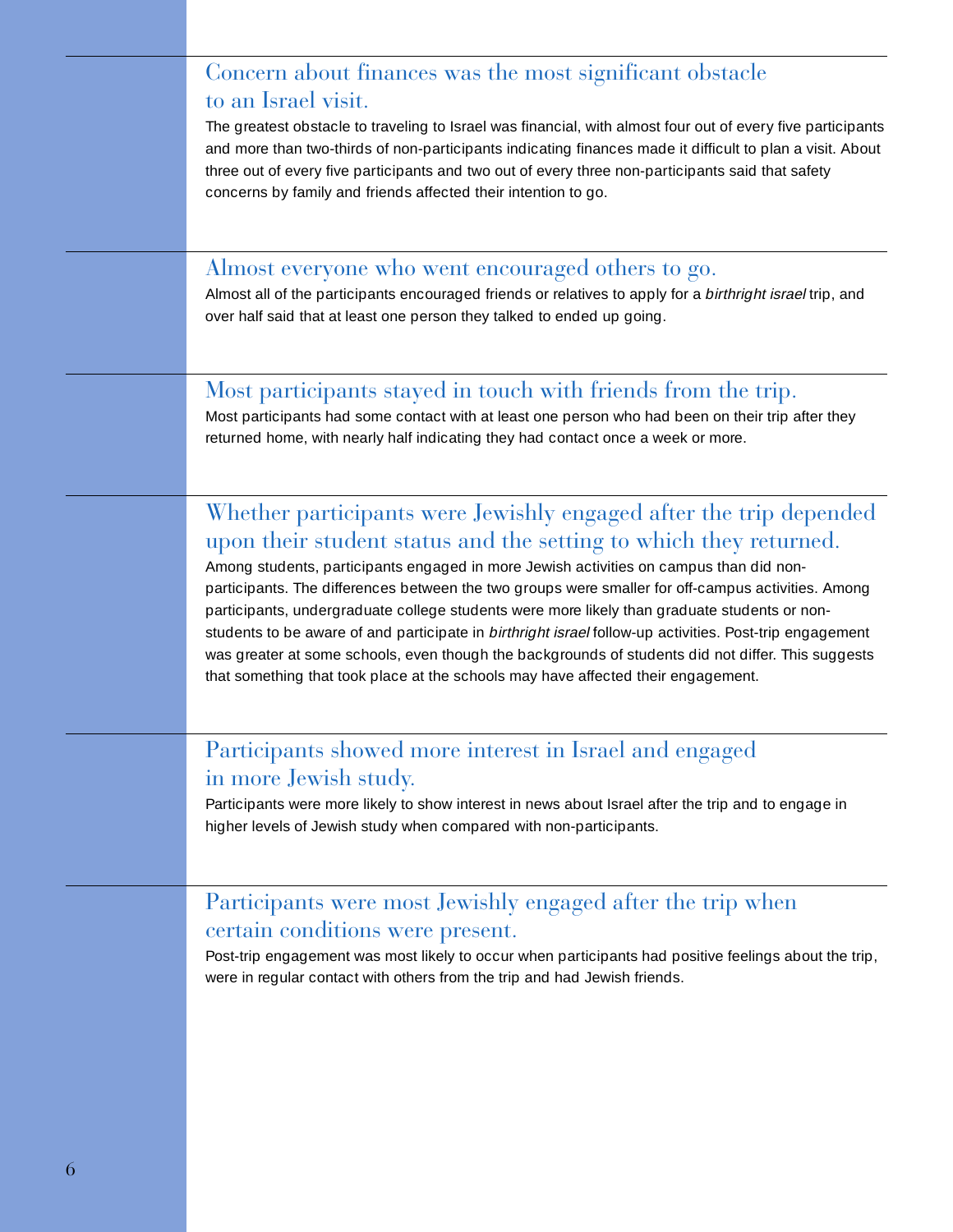Turning Inspiration Into Jewish **Commitment** 

#### The Challenge is to Keep *birthright israel* Alumni Engaged

Six thousand young Jews from North America went on the first birthright israel trips, and through the summer of 2001, 22,000 have now traveled to Israel from all over the world. On one basic level, the program can be considered a success by a simple criterion — the extraordinarily high level of interest it has generated. More than 50,000 young people applied to participate in the program, most of whom would not otherwise have gone to Israel. Even in the face of continuing violence affecting Israel, interest in the program has continued. As evidenced by the very high percentage of past participants who encouraged their friends to go, it is clear that the "buzz" on the street about birthright israel is extremely positive.

birthright israel provided participants with an experience that many continue to describe as "amazing." What now seems clear is that the experience not only gave participants a sense of connection to the land of Israel, but made them feel part of a Jewish community. Ten days of togetherness with fellow Jews created warm and tight bonds. But our data suggest that they didn't just connect with each other — many realized what it means to them to be Jewish.

From the perspective of more than one year after the trip, participants continue to view the experience as extremely meaningful and it appears to have a very positive impact on their Jewish identity and their attitudes toward Israel, Judaism and the Jewish people. Participants look as if they are now on a different Jewish journey. More than a year after their return home, participants' attitudes and their engagement in the Jewish community are different than that of their non-participant peers.

The attitude change produced by the experience is not, however, yet matched by long-term behavior change in participants. Whether it is an issue of how communities are prepared to deal with birthright israel alumni or, more simply, a question of making connections between elements of the program and participants is not clear. It seems unequivocal that *birthright israel* participants are inspired and motivated — a seed has been planted that the Jewish community needs to nurture. Capturing the potential of birthright israel is, undoubtedly, a challenge. The participants represent the breadth of religious and cultural diversity among the Jewish community in the Diaspora and programming will have to be similarly diverse.

However, it is critical to keep in mind that the setting to which participants return appears to be an important determinant of how engaged they are with Judaism after the trip. If the setting is a university or community with a strong Jewish presence, if alumni have Jewish friends, and if they stay in contact with other trip participants, they are likely to be more involved in Jewish life. If, on the other hand, they are somewhat older, with few Jewish friends, then Jewish engagement is less likely. An important component of the program appears to be the connections that participants make with other Jews on the trip, so efforts to enhance post-trip engagement must similarly create and work through participants' Jewish networks.

Being in Israel as part of *birthright israel* provided participants with a very positive Jewish educational experience. It gave them a sense of the possibilities of Jewish communal engagement. From campus programs, to synagogues, community centers, and other community-based organizations, the challenge is to develop equally engaging opportunities — ones that capture the spirit of Clal Yisrael and the love of Israel. In this troubled time in history when faith is being tested by daily events, the need is unprecedented and the potential is unlimited.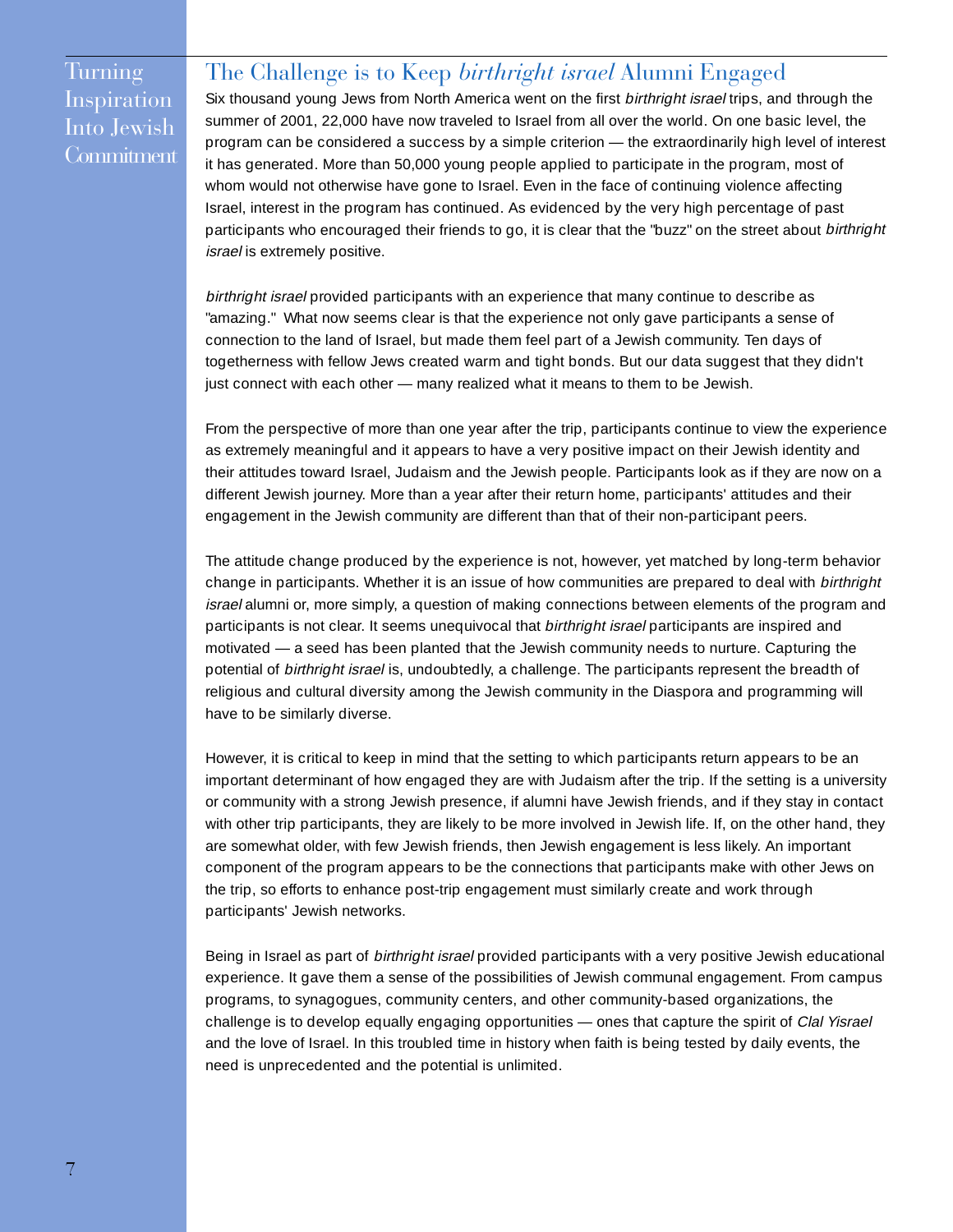The following research reports about birthright israel are available from:

Publications About *birthright israel*

The Cohen Center for Modern Jewish Studies Brandeis University, Mailstop 014, Waltham, Massachusetts 02454 781/736-2060 www.cmjs.org

Saxe, L., Kadushin, C., Pakes, J., Kelner, S., Sternberg, L., Horowitz, B., Sales, A. & Brodsky, A. (2000). birthright israel Launch Evaluation: Preliminary Findings. birthright israel Research Report 1. Waltham, MA: Brandeis University, Cohen Center for Modern Jewish Studies.

Kelner, S., Saxe, L., Kadushin, C., Canar, R., Lindholm, M., Ossman, H., Perloff, J., Phillips, B., Teres, R., Wolf, M. & Woocher, M. (2000). Making Meaning: Participants' Experience of birthright israel. birthright israel Research Report 2. Waltham, MA: Brandeis University, Cohen Center for Modern Jewish Studies.

Saxe, L., Kadushin, C., Kelner, S., Rosen, M., & Yereslove, E. (2001). A Mega-Experiment in Jewish Education: The Impact of birthright israel. birthright israel Research Report 3. (Also available in an abbreviated edition as Summary Report 1). Waltham, MA: Brandeis University, Cohen Center for Modern Jewish Studies.

Kelner, S., Saxe, L., Kadushin, C. (Forthcoming, 2002). birthright israel Evaluation: The Second Cohort. birthright israel Research Report 4. Waltham, MA: Brandeis University, Cohen Center for Modern Jewish Studies.

The following publications describing program information about *birthright israel* are available from:

birthright israel USA 521 Fifth Avenue, 27th Floor, New York, NY 10175

Taglit תגלית birthright israel International Beit Hashenhav, 12 Beit Hadfus Street, Jerusalem 95483 Israel

Expanding the Vision: A Pre-Post Educational Program

Revised Educational Standards 2001